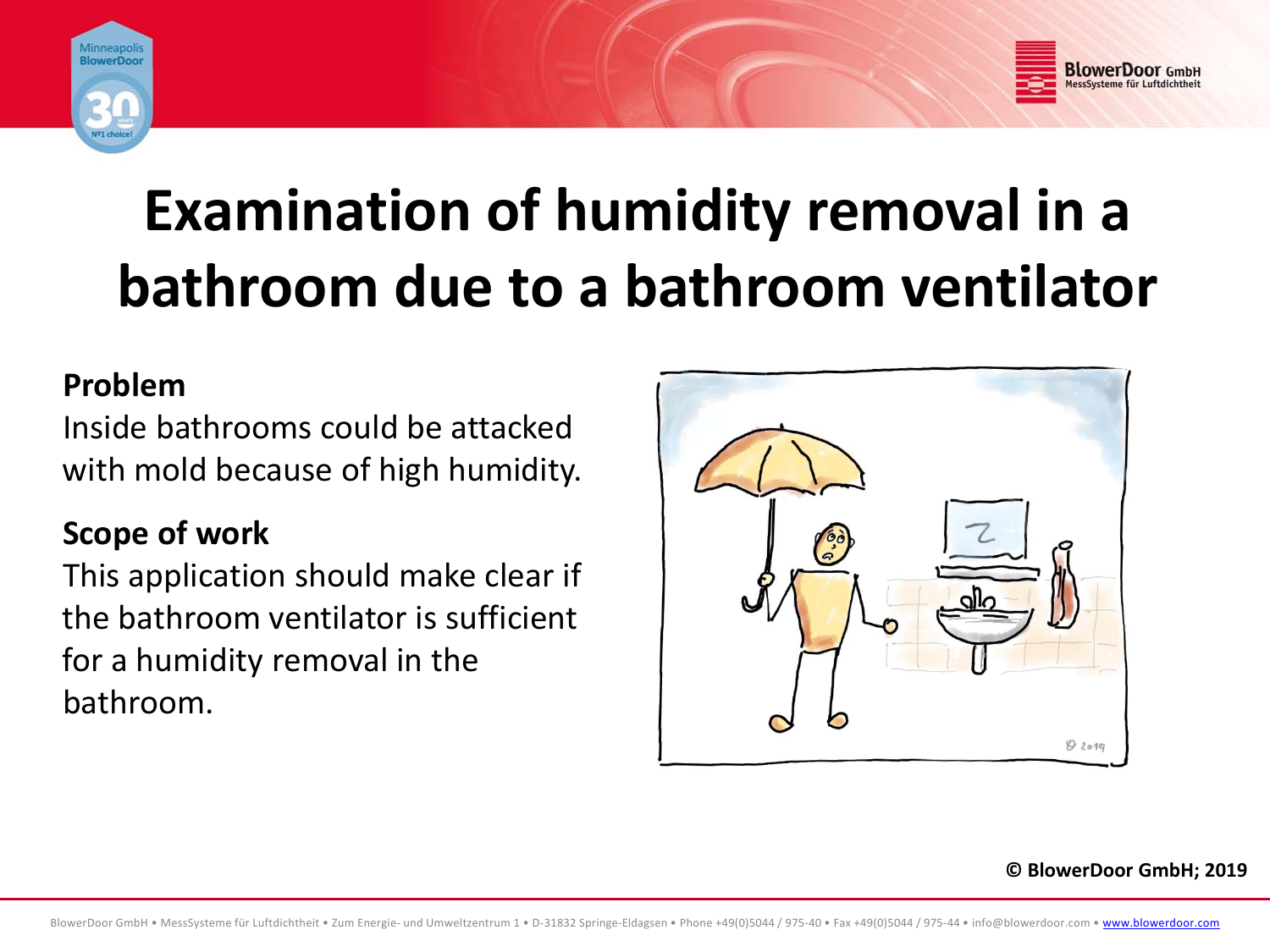

## **Necessary measuring equipment**

•**DG‐700 with TEC WiFi Link**

to record the pressure difference in the bathroom due to the bathroom ventilator. The data logger function is included in the TEC WiFi Link

- • **Alternatively: DG‐1000 with the Software TECLOG**
- • **Temperature logger and humidity logger** to record the temperature and the relative humidity in the bathroom



© BlowerDoor GmbH; 2019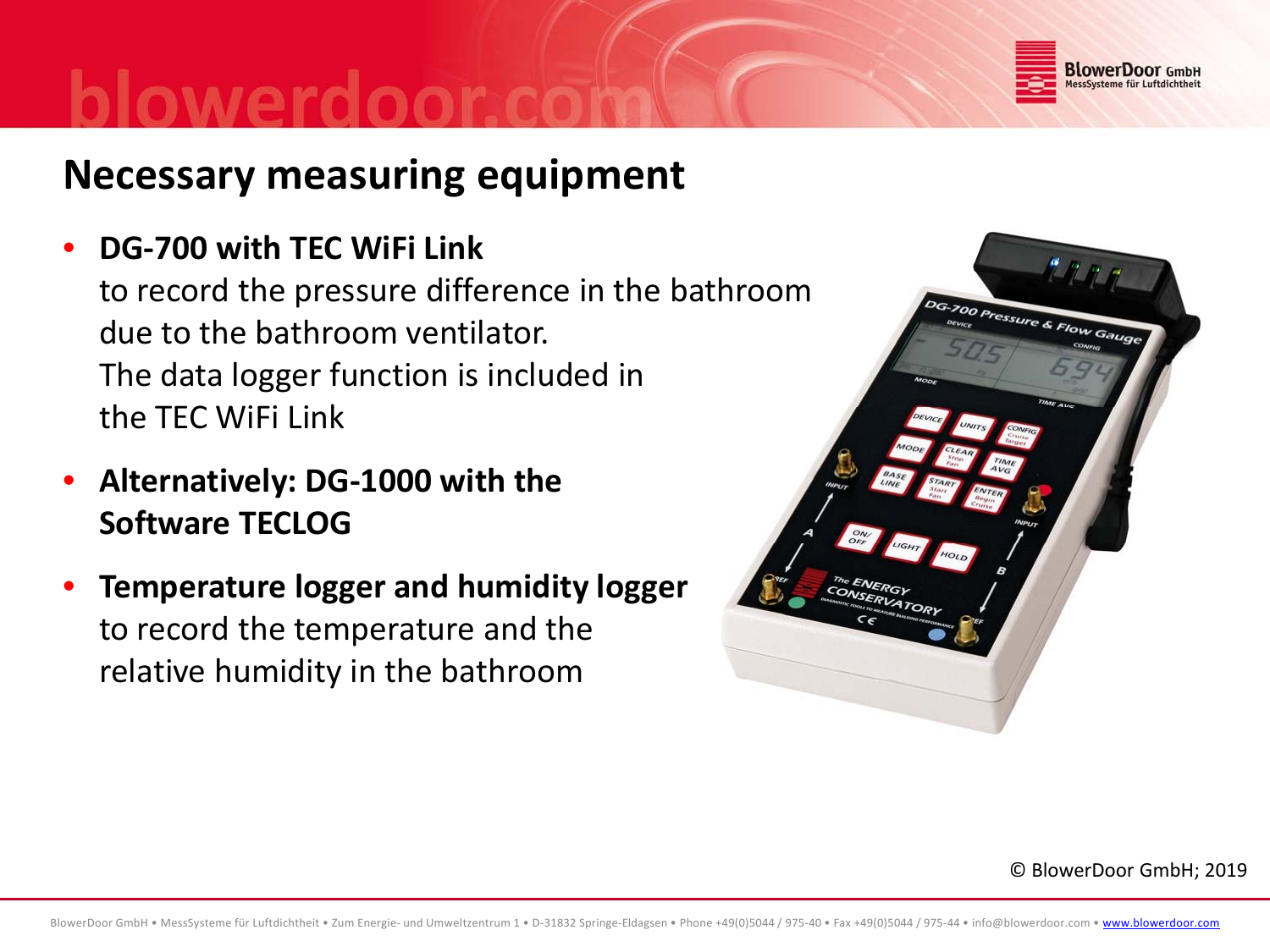

# **Initial situation in the bathroom**

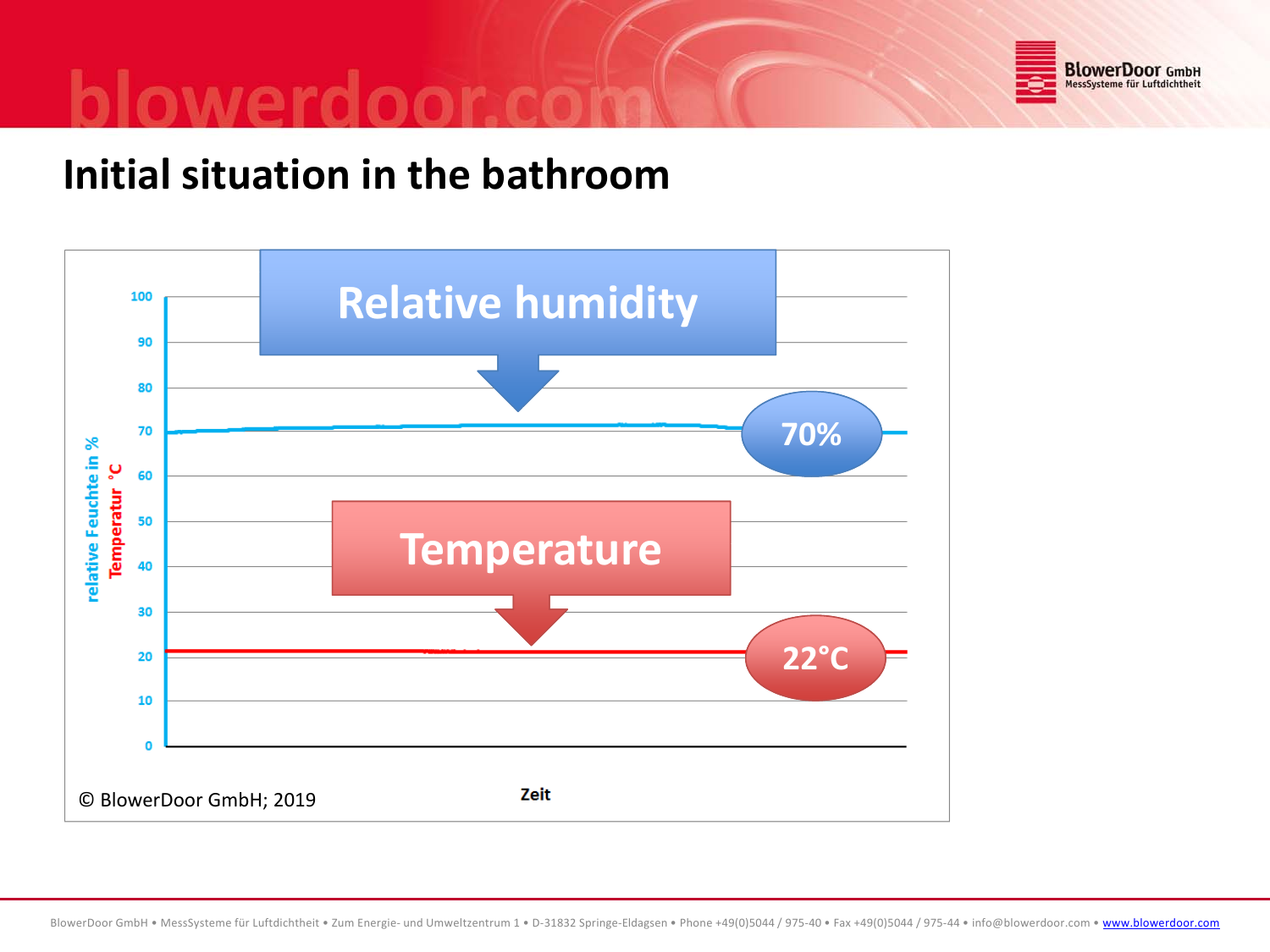

# **Risk of mold formation**

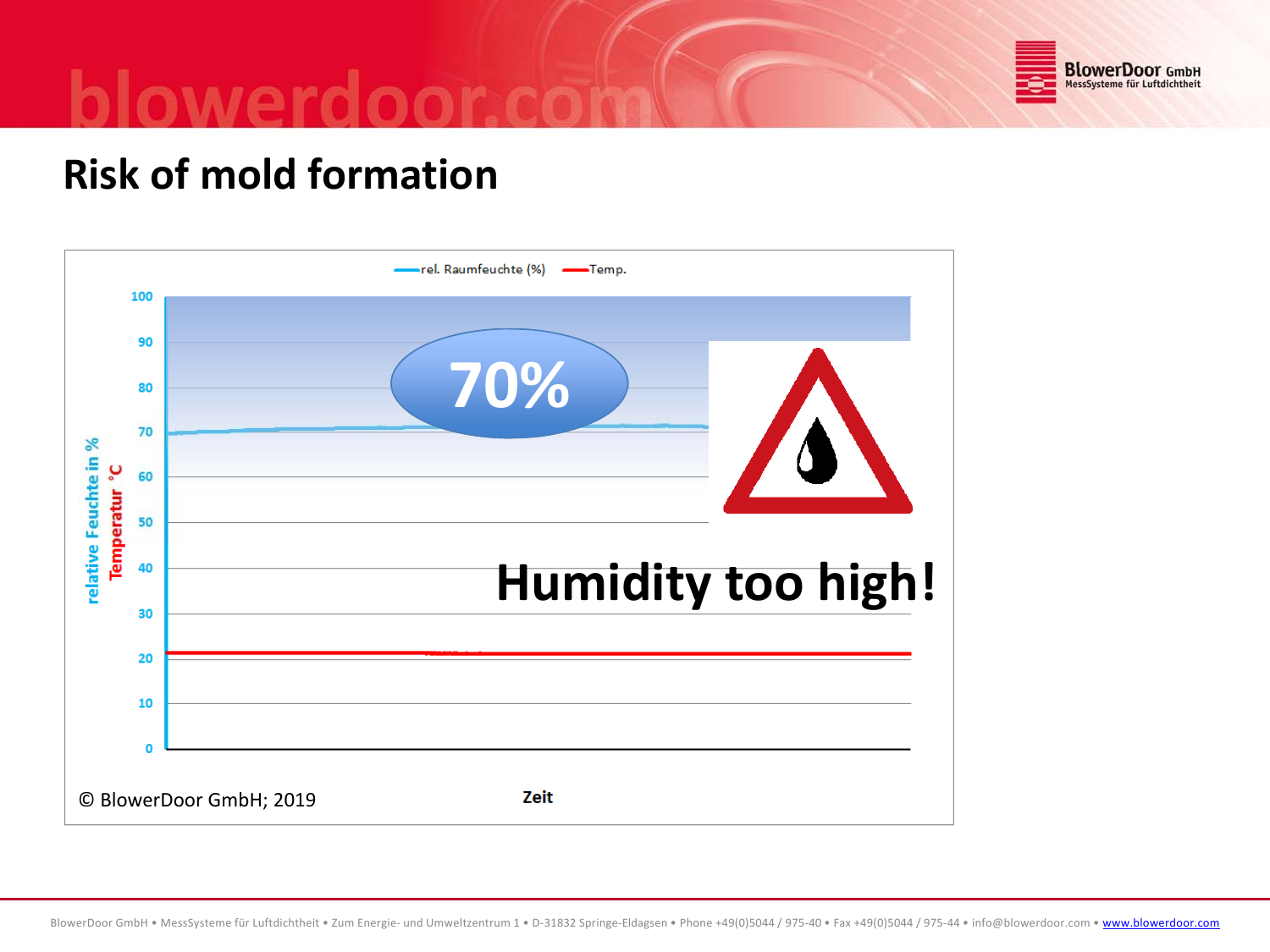

# **Measurement structure**

#### **Question:**

Reduction of humidity when the bathroom ventilator runs?

#### **Measuring method:**

The pressure differences following from the bathroom ventilator are recorded in the testing period as well as the relative humidity





© BlowerDoor GmbH; 2019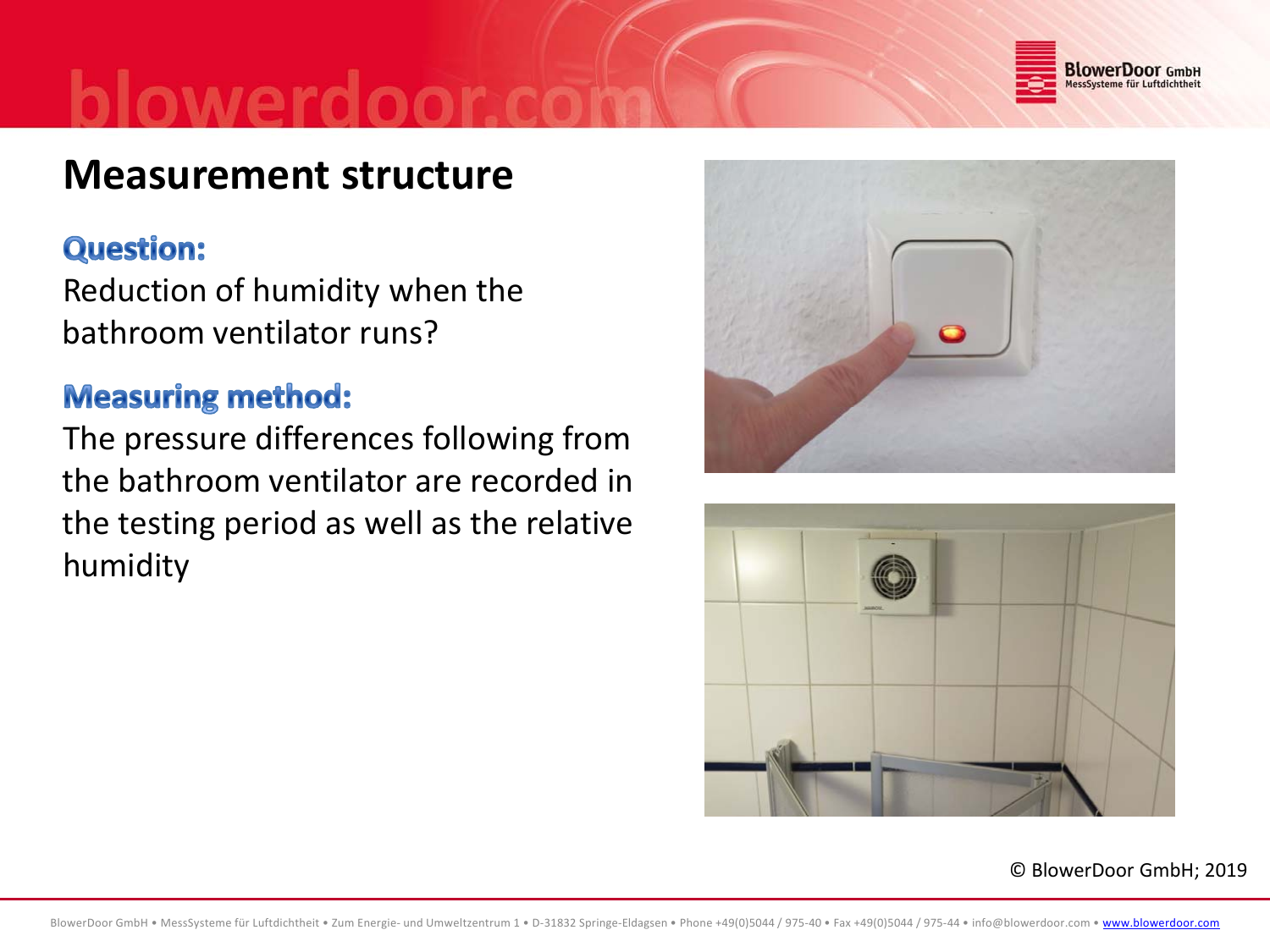

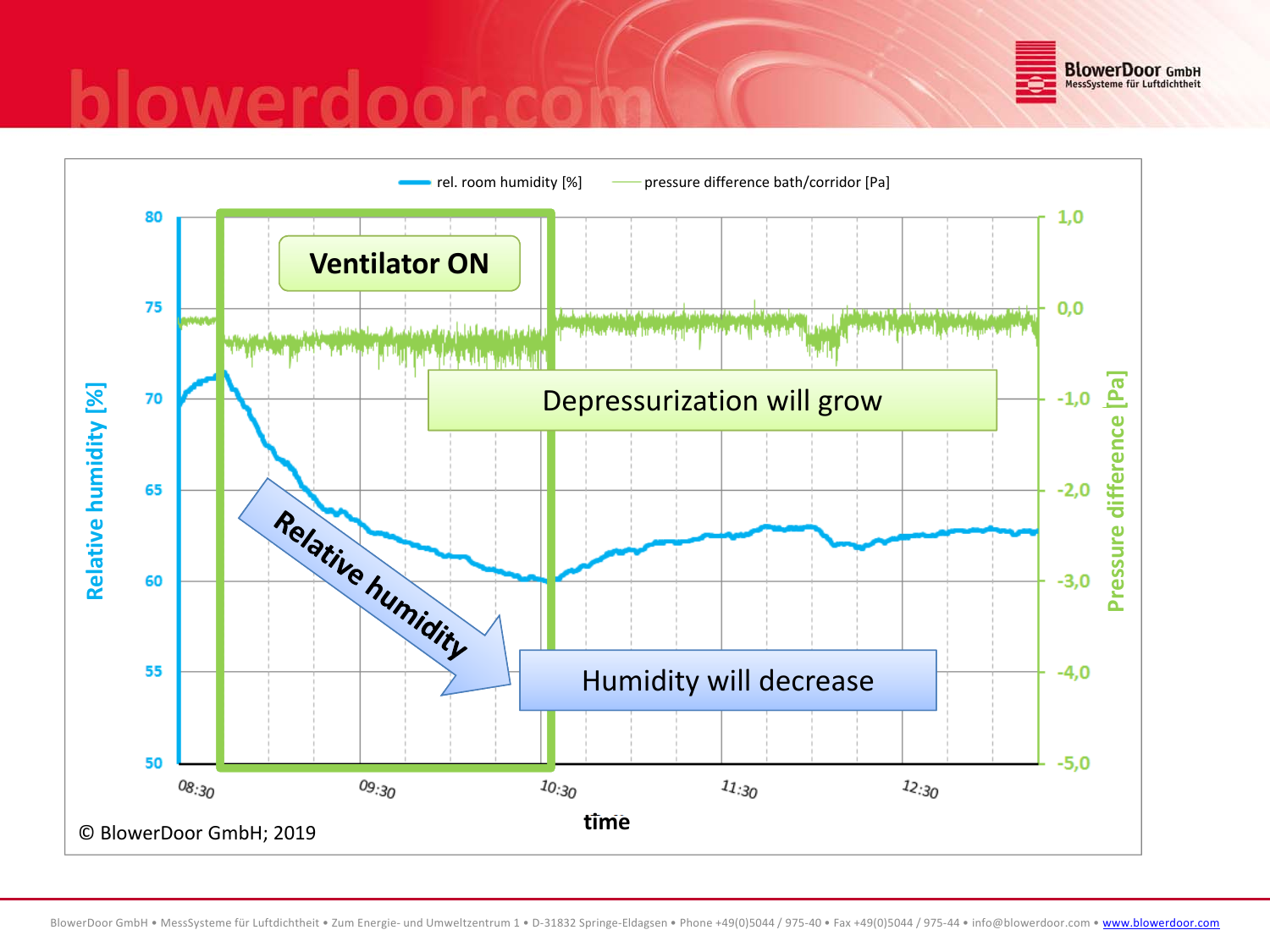